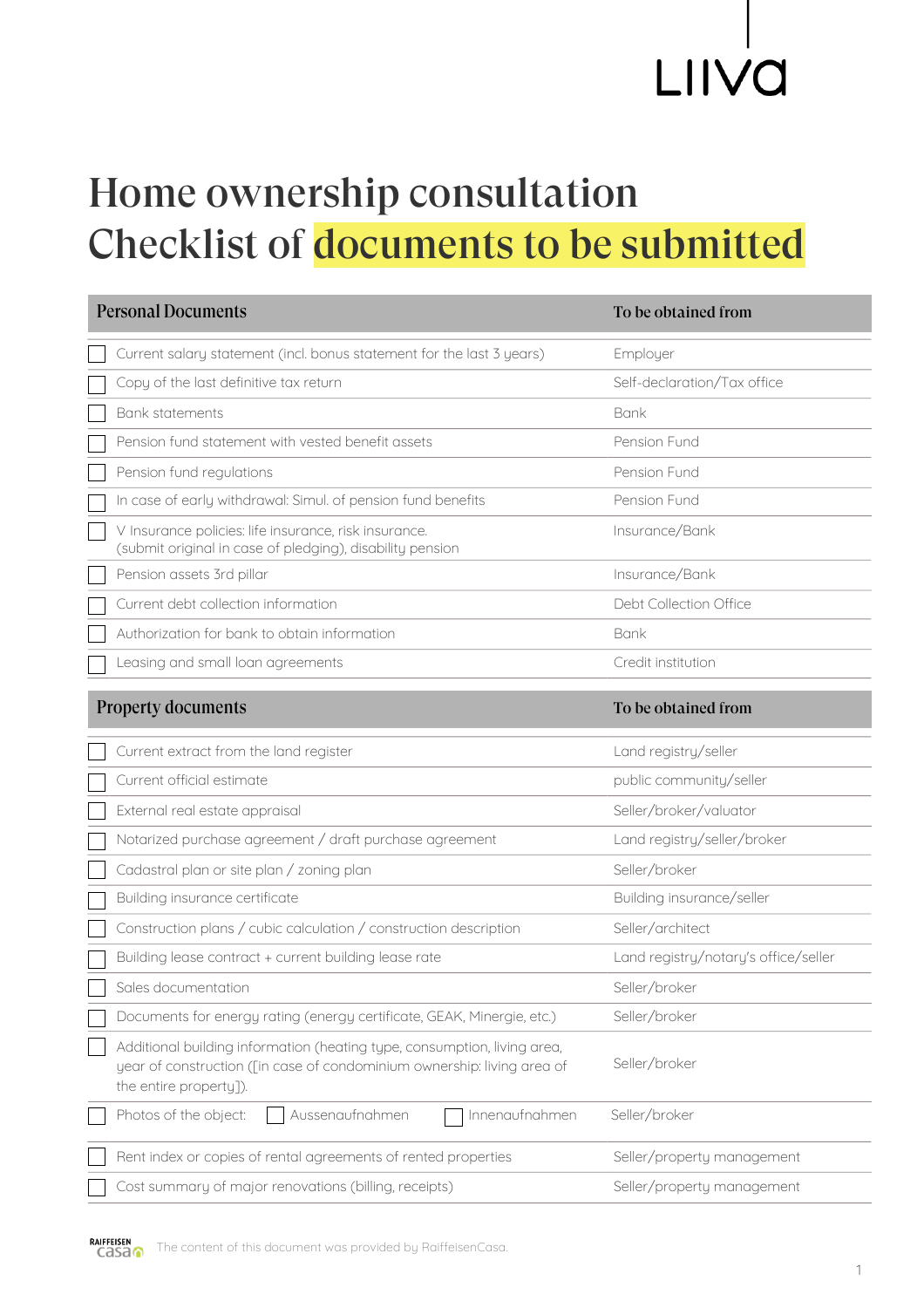## LIIVA

| Additional documentation for new construction<br>and remodeling projects | To be obtained from              |
|--------------------------------------------------------------------------|----------------------------------|
| Additional documentation for new construction and remodeling projects    | Local building authority/builder |
| Building permit / certificate of legal force                             | Seller/broker/architect/builder  |
| Construction description / cubic calculation / list of craftsmen         | Seller/architect/builder         |
| Cost estimate with construction cost plan no.                            | Seller/architect/builder         |
| Craftsmen directory                                                      | Building insurance/builder       |
| Construction insurance / Construction period insurance                   | Pension Fund                     |
| General contractor agreement / total contractor agreement                | General - /Total Contractor      |
| Service contract                                                         | Seller/architect                 |
| Construction/remodeling plans                                            | Seller/architect                 |
| Sales price list for SFH / CA                                            | Seller                           |

| Additional documents for condominium ownership                                                                       | To be obtained from   |
|----------------------------------------------------------------------------------------------------------------------|-----------------------|
| Purchase price list + documentation                                                                                  | Seller/broker/builder |
| Net living space calculation                                                                                         | Seller/broker/builder |
| Use and Management Regulations of the Condominium Owners' Association Seller/land registry                           |                       |
| Condominium property foundation contract (with value quota distribution)                                             | Seller/land registry  |
| In the case of condominium ownership under building law: Service<br>charge statements incl. stated building law rent | Seller/broker         |

### Additional documents for self-employed persons / legal entities To be obtained from

| $-$                                                   |                            |
|-------------------------------------------------------|----------------------------|
| Balance sheet / income statement for the last 3 years | Trustee                    |
| Auditor's report (if subject to audit)                | Auditors                   |
| <b>Budget</b>                                         | <b>Trustee</b>             |
| Commercial register excerpt                           | Commercial Register Office |
| Liquidity planning / financial planning               | Trustee                    |
| Budgeted balance sheet and budgeted income statement  | Trustee                    |